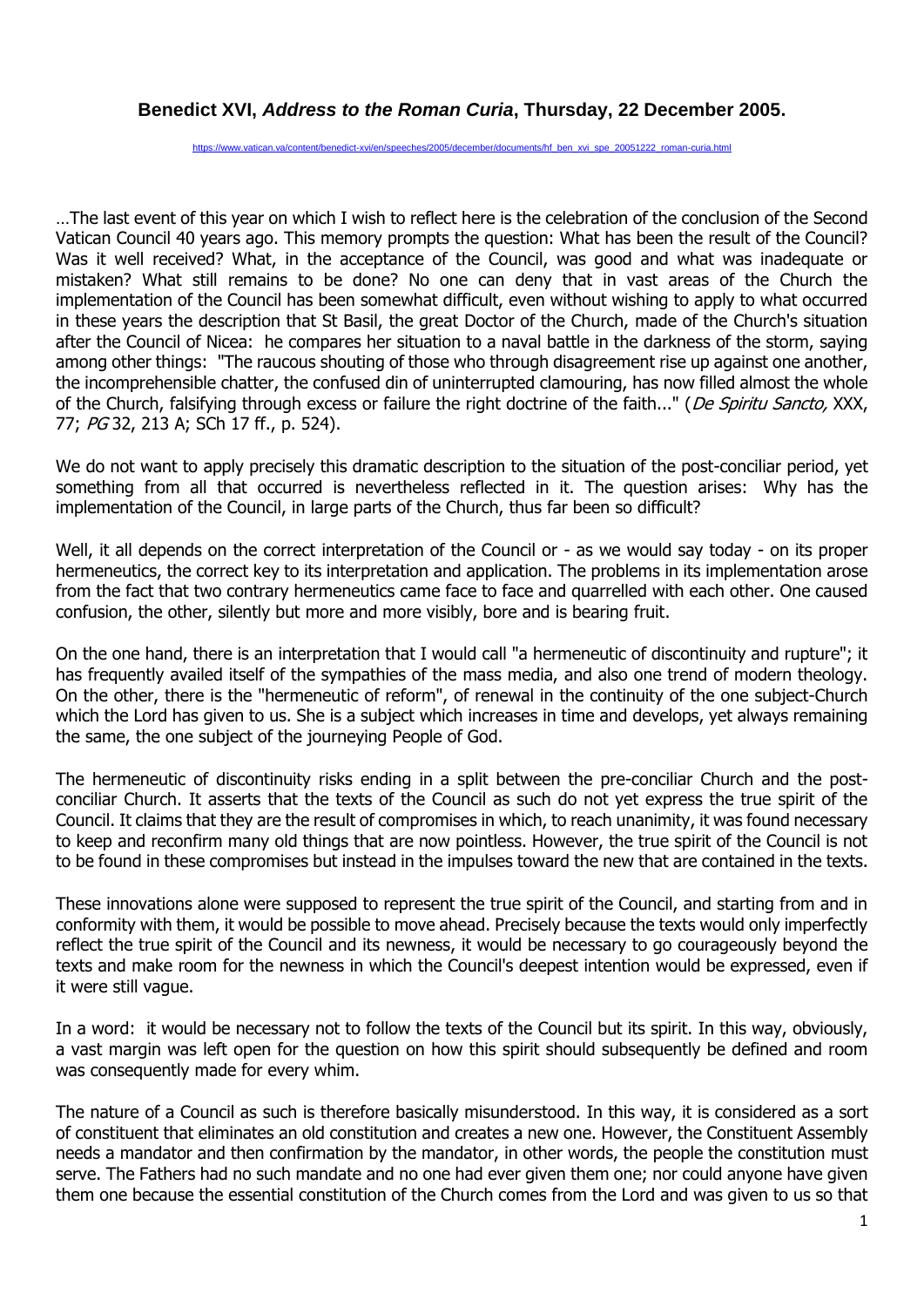we might attain eternal life and, starting from this perspective, be able to illuminate life in time and time itself.

Through the Sacrament they have received, Bishops are stewards of the Lord's gift. They are "stewards of the mysteries of God" (I Cor 4: 1); as such, they must be found to be "faithful" and "wise" (cf. Lk 12: 41- 48). This requires them to administer the Lord's gift in the right way, so that it is not left concealed in some hiding place but bears fruit, and the Lord may end by saying to the administrator: "Since you were dependable in a small matter I will put you in charge of larger affairs" (cf. Mt 25: 14-30; Lk 19: 11-27).

These Gospel parables express the dynamic of fidelity required in the Lord's service; and through them it becomes clear that, as in a Council, the dynamic and fidelity must converge.

The hermeneutic of discontinuity is countered by the hermeneutic of reform, as it was presented first by Pope John XXIII in his Speech inaugurating the Council on 11 October 1962 and later by Pope Paul VI in his Discourse for the Council's conclusion on 7 December 1965.

Here I shall cite only John XXIII's well-known words, which unequivocally express this hermeneutic when he says that the Council wishes "to transmit the doctrine, pure and integral, without any attenuation or distortion". And he continues: "Our duty is not only to guard this precious treasure, as if we were concerned only with antiquity, but to dedicate ourselves with an earnest will and without fear to that work which our era demands of us...". It is necessary that "adherence to all the teaching of the Church in its entirety and preciseness..." be presented in "faithful and perfect conformity to the authentic doctrine, which, however, should be studied and expounded through the methods of research and through the literary forms of modern thought. The substance of the ancient doctrine of the deposit of faith is one thing, and the way in which it is presented is another...", retaining the same meaning and message (*The Documents of Vatican II*, Walter M. Abbott, S.J., p. 715).

It is clear that this commitment to expressing a specific truth in a new way demands new thinking on this truth and a new and vital relationship with it; it is also clear that new words can only develop if they come from an informed understanding of the truth expressed, and on the other hand, that a reflection on faith also requires that this faith be lived. In this regard, the programme that Pope John XXIII proposed was extremely demanding, indeed, just as the synthesis of fidelity and dynamic is demanding.

However, wherever this interpretation guided the implementation of the Council, new life developed and new fruit ripened. Forty years after the Council, we can show that the positive is far greater and livelier than it appeared to be in the turbulent years around 1968. Today, we see that although the good seed developed slowly, it is nonetheless growing; and our deep gratitude for the work done by the Council is likewise growing.

In his Discourse closing the Council, Paul VI pointed out a further specific reason why a hermeneutic of discontinuity can seem convincing.

In the great dispute about man which marks the modern epoch, the Council had to focus in particular on the theme of anthropology. It had to question the relationship between the Church and her faith on the one hand, and man and the contemporary world on the other (cf. *ibid.*). The question becomes even clearer if. instead of the generic term "contemporary world", we opt for another that is more precise: the Council had to determine in a new way the relationship between the Church and the modern era.

This relationship had a somewhat stormy beginning with the Galileo case. It was then totally interrupted when Kant described "religion within pure reason" and when, in the radical phase of the French Revolution, an image of the State and the human being that practically no longer wanted to allow the Church any room was disseminated.

In the 19th century under Pius IX, the clash between the Church's faith and a radical liberalism and the natural sciences, which also claimed to embrace with their knowledge the whole of reality to its limit, stubbornly proposing to make the "hypothesis of God" superfluous, had elicited from the Church a bitter and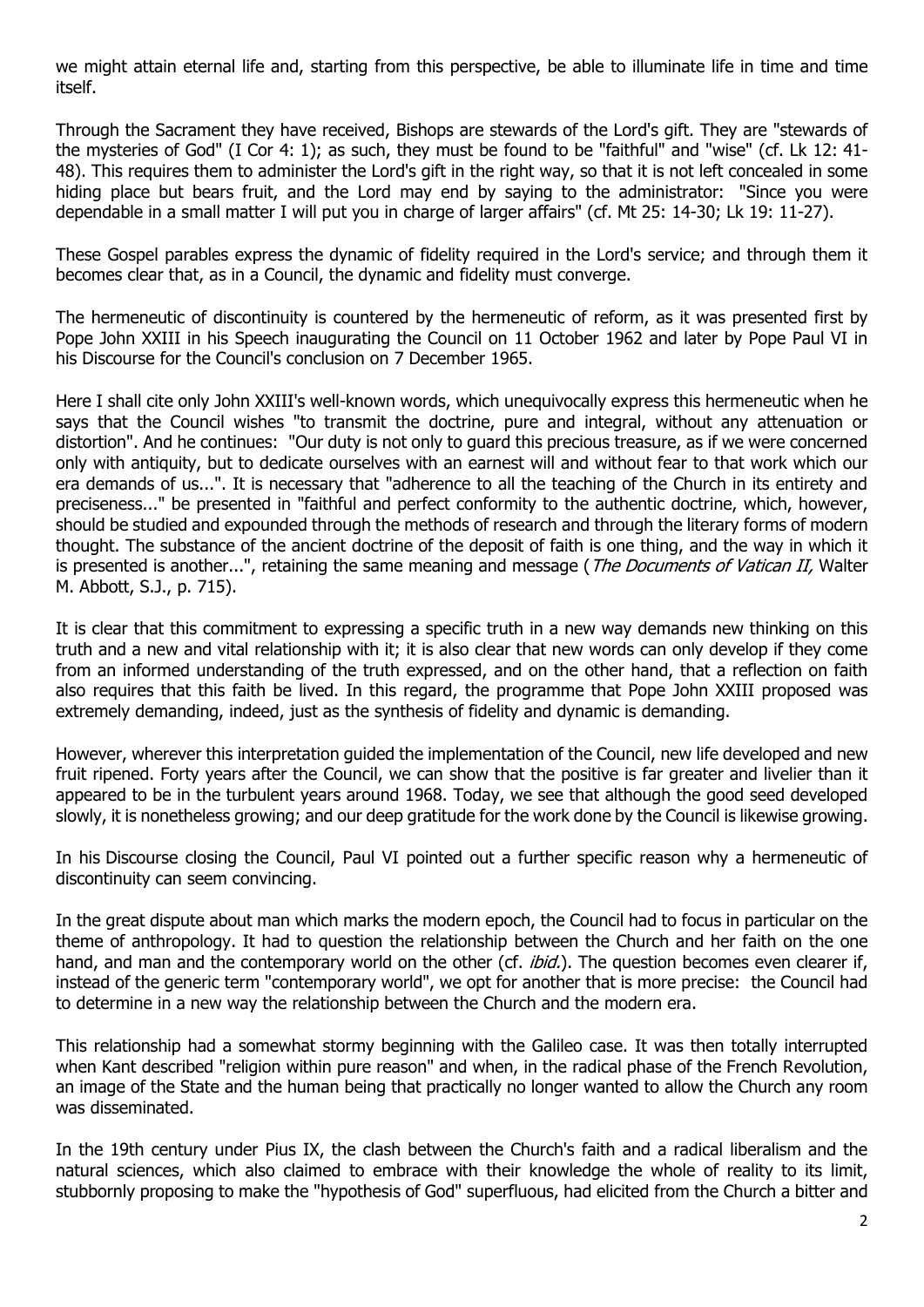radical condemnation of this spirit of the modern age. Thus, it seemed that there was no longer any milieu open to a positive and fruitful understanding, and the rejection by those who felt they were the representatives of the modern era was also drastic.

In the meantime, however, the modern age had also experienced developments. People came to realize that the American Revolution was offering a model of a modern State that differed from the theoretical model with radical tendencies that had emerged during the second phase of the French Revolution.

The natural sciences were beginning to reflect more and more clearly their own limitations imposed by their own method, which, despite achieving great things, was nevertheless unable to grasp the global nature of reality.

So it was that both parties were gradually beginning to open up to each other. In the period between the two World Wars and especially after the Second World War, Catholic statesmen demonstrated that a modern secular State could exist that was not neutral regarding values but alive, drawing from the great ethical sources opened by Christianity.

Catholic social doctrine, as it gradually developed, became an important model between radical liberalism and the Marxist theory of the State. The natural sciences, which without reservation professed a method of their own to which God was barred access, realized ever more clearly that this method did not include the whole of reality. Hence, they once again opened their doors to God, knowing that reality is greater than the naturalistic method and all that it can encompass.

It might be said that three circles of questions had formed which then, at the time of the Second Vatican Council, were expecting an answer. First of all, the relationship between faith and modern science had to be redefined. Furthermore, this did not only concern the natural sciences but also historical science for, in a certain school, the historical-critical method claimed to have the last word on the interpretation of the Bible and, demanding total exclusivity for its interpretation of Sacred Scripture, was opposed to important points in the interpretation elaborated by the faith of the Church.

Secondly, it was necessary to give a new definition to the relationship between the Church and the modern State that would make room impartially for citizens of various religions and ideologies, merely assuming responsibility for an orderly and tolerant coexistence among them and for the freedom to practise their own religion.

Thirdly, linked more generally to this was the problem of religious tolerance - a question that required a new definition of the relationship between the Christian faith and the world religions. In particular, before the recent crimes of the Nazi regime and, in general, with a retrospective look at a long and difficult history, it was necessary to evaluate and define in a new way the relationship between the Church and the faith of Israel.

These are all subjects of great importance - they were the great themes of the second part of the Council on which it is impossible to reflect more broadly in this context. It is clear that in all these sectors, which all together form a single problem, some kind of discontinuity might emerge. Indeed, a discontinuity had been revealed but in which, after the various distinctions between concrete historical situations and their requirements had been made, the continuity of principles proved not to have been abandoned. It is easy to miss this fact at a first glance.

It is precisely in this combination of continuity and discontinuity at different levels that the very nature of true reform consists. In this process of innovation in continuity we must learn to understand more practically than before that the Church's decisions on contingent matters - for example, certain practical forms of liberalism or a free interpretation of the Bible - should necessarily be contingent themselves, precisely because they refer to a specific reality that is changeable in itself. It was necessary to learn to recognize that in these decisions it is only the principles that express the permanent aspect, since they remain as an undercurrent, and motivating the decisions of the motivating the decisions of the motivating on the motivating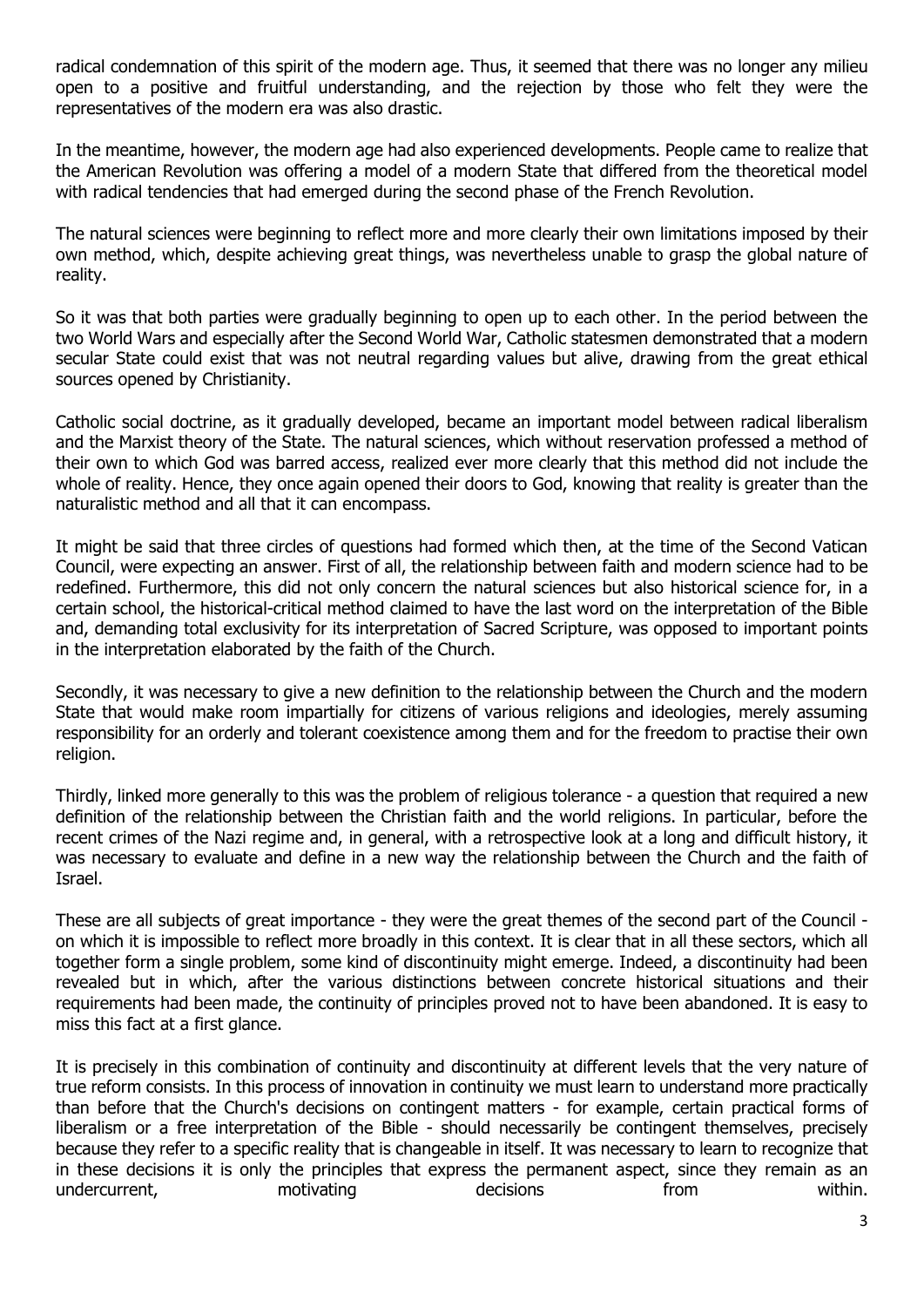On the other hand, not so permanent are the practical forms that depend on the historical situation and are therefore subject to change.

Basic decisions, therefore, continue to be well-grounded, whereas the way they are applied to new contexts can change. Thus, for example, if religious freedom were to be considered an expression of the human inability to discover the truth and thus become a canonization of relativism, then this social and historical necessity is raised inappropriately to the metaphysical level and thus stripped of its true meaning. Consequently, it cannot be accepted by those who believe that the human person is capable of knowing the truth about God and, on the basis of the inner dignity of the truth, is bound to this knowledge.

It is quite different, on the other hand, to perceive religious freedom as a need that derives from human coexistence, or indeed, as an intrinsic consequence of the truth that cannot be externally imposed but that the person must adopt only through the process of conviction.

The Second Vatican Council, recognizing and making its own an essential principle of the modern State with the Decree on Religious Freedom, has recovered the deepest patrimony of the Church. By so doing she can be conscious of being in full harmony with the teaching of Jesus himself (cf. Mt 22: 21), as well as with the Church of the martyrs of all time. The ancient Church naturally prayed for the emperors and political leaders out of duty (cf. I Tm 2: 2); but while she prayed for the emperors, she refused to worship them and thereby clearly rejected the religion of the State.

The martyrs of the early Church died for their faith in that God who was revealed in Jesus Christ, and for this very reason they also died for freedom of conscience and the freedom to profess one's own faith - a profession that no State can impose but which, instead, can only be claimed with God's grace in freedom of conscience. A missionary Church known for proclaiming her message to all peoples must necessarily work for the freedom of the faith. She desires to transmit the gift of the truth that exists for one and all.

At the same time, she assures peoples and their Governments that she does not wish to destroy their identity and culture by doing so, but to give them, on the contrary, a response which, in their innermost depths, they are waiting for - a response with which the multiplicity of cultures is not lost but instead unity between men and women increases and thus also peace between peoples.

The Second Vatican Council, with its new definition of the relationship between the faith of the Church and certain essential elements of modern thought, has reviewed or even corrected certain historical decisions, but in this apparent discontinuity it has actually preserved and deepened her inmost nature and true identity.

The Church, both before and after the Council, was and is the same Church, one, holy, catholic and apostolic, journeying on through time; she continues "her pilgrimage amid the persecutions of the world and the consolations of God", proclaiming the death of the Lord until he comes (cf. *Lumen Gentium*, n. 8).

Those who expected that with this fundamental "yes" to the modern era all tensions would be dispelled and that the "openness towards the world" accordingly achieved would transform everything into pure harmony, had underestimated the inner tensions as well as the contradictions inherent in the modern epoch.

They had underestimated the perilous frailty of human nature which has been a threat to human progress in all the periods of history and in every historical constellation. These dangers, with the new possibilities and new power of man over matter and over himself, did not disappear but instead acquired new dimensions: a look at the history of the present day shows this clearly.

In our time too, the Church remains a "sign that will be opposed" (Lk 2: 34) - not without reason did Pope John Paul II, then still a Cardinal, give this title to the theme for the Spiritual Exercises he preached in 1976 to Pope Paul VI and the Roman Curia. The Council could not have intended to abolish the Gospel's opposition to human dangers and errors.